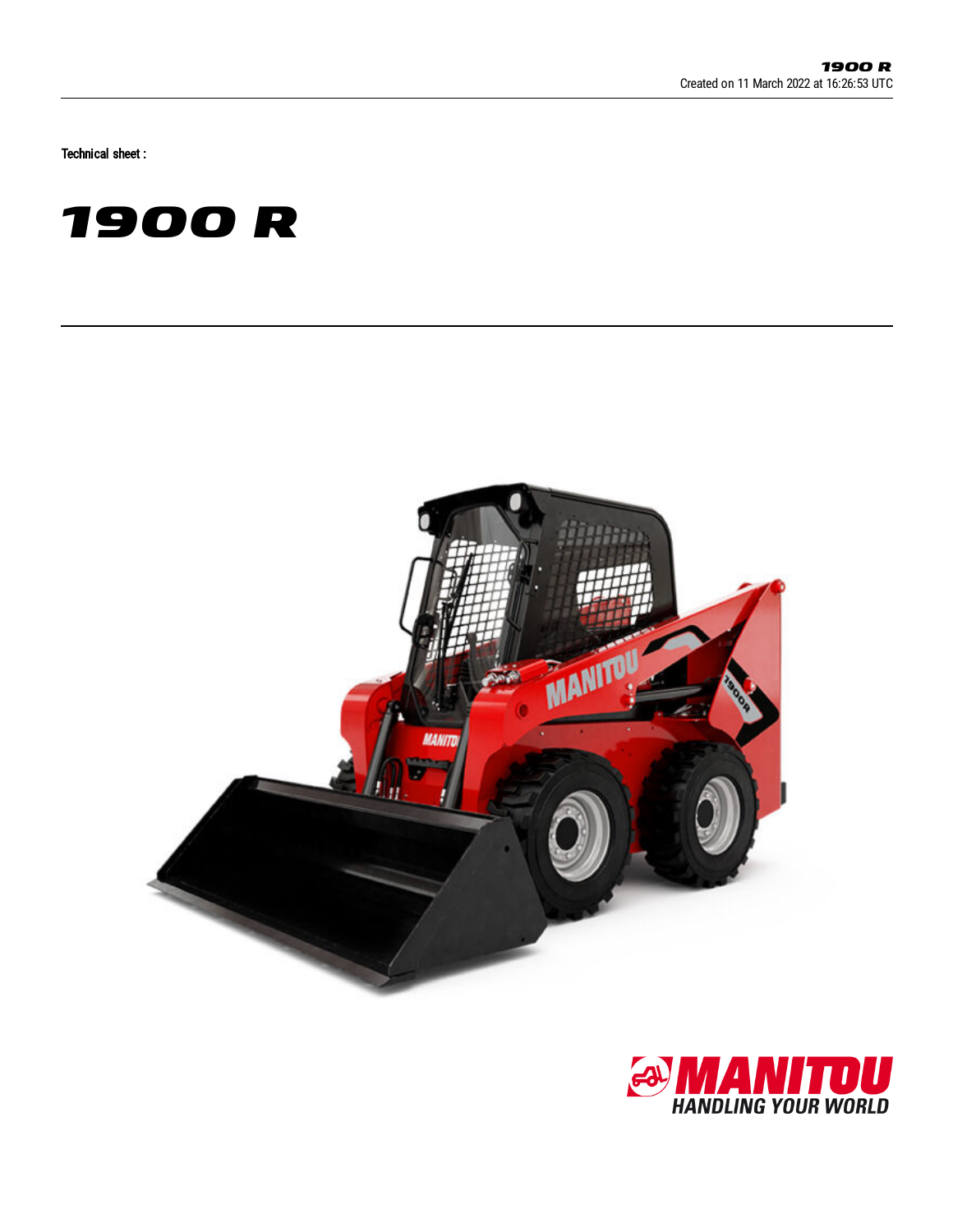| <b>Capacities</b>                                    |            | Metric       |
|------------------------------------------------------|------------|--------------|
| Rated Operating Capacity                             |            | 862 kg       |
| Rated Operating Capacity with Optional Counterweight |            | 957 kg       |
| Unladen weight                                       |            | 3121 kg      |
| <b>Weight and dimensions</b>                         |            |              |
| Overall Operating Height - Fully Raised              | h27        | 4013 mm      |
| Height to Hinge Pin - Fully Raised                   | h28        | 3061 mm      |
| Overall Height to Top of ROPS                        | h17        | 2032 mm      |
| Dump angle at full height                            | a5         | 42°          |
| Dump height                                          | h29        | 2311 mm      |
| Overall length with bucket                           | 116        | 3226 mm      |
| Dump reach - Full height                             |            | 572 mm       |
| Rollback at ground                                   |            | 26°          |
| Seat to ground height                                | h30        | 991 mm       |
| Wheelbase                                            | y          | 1067 mm      |
| Overall width less bucket                            | b1         | 1638 mm      |
| <b>Bucket Width</b>                                  | e1         | 1676 mm      |
| Ground clearance                                     | m4         | 165 mm       |
| Overall length - Less Bucket                         | 2          | 2388 mm      |
| Departure angle                                      | a2         | 25°          |
| Clearance Circle - Front without Bucket              | <b>b19</b> | 1130 mm      |
| Clearance Circle - Rear                              | wa1        | 1486 mm      |
| Performances                                         |            |              |
| Travel Speed with Two-Speed Option - Maximum         |            | 20.10 km/    |
| Travel speed (unladen)                               |            | 12.10 km/    |
| Wheels                                               |            |              |
| Standard tyres                                       |            | 10.00x16.5   |
| Engine                                               |            |              |
| Engine brand                                         |            | Yanmar       |
| Engine model                                         |            | 4TNV98C-N    |
| Gross Power (kW)                                     |            | 51.70 kW     |
| Net Power (kW)                                       |            | 51 kW        |
| Max. torque / Engine rotation                        |            | 241 Nm / 250 |
| Battery                                              |            | 12 V         |
| Alternator                                           |            | 95 kW        |
| Starter (kW)                                         |            | 3 kW         |
| <b>Hydraulics</b>                                    |            |              |
| Standard flow - Auxiliary hydraulics                 |            | 70.10 l/mi   |
| Auxiliary Hydraulic Pressure                         |            | 207 Bar      |
| High-Flow Auxiliary Hydraulics - Option              |            | 119 l/mir    |
| High-Flow Auxiliary Hydraulics Pressure - Option     |            | 200 Bar      |
| <b>Tank capacities</b>                               |            |              |
| Fuel tank                                            |            | 62.50 l      |
| Reservoir Capacity Hydraulics                        |            | 30.30        |
| Displacement                                         |            | 3.301        |
| <b>Noise and vibration</b>                           |            |              |
| Environmental noise (LwA)                            |            | 101 dB       |
| Noise at driving position (LpA)                      |            | 85 dB        |
| Whole-Body Vibration (ISO 2631-1)                    |            | $0.80$ m/s   |
| Vibration to whole hand/arm                          |            | $< 1.30$ m/s |
|                                                      |            |              |

| Metric                    |
|---------------------------|
| 862 kg                    |
| 957 kg                    |
| 3121 kg                   |
|                           |
| 4013 mm                   |
| 3061 mm                   |
| 2032 mm                   |
| 42°                       |
| 2311 mm                   |
| 3226 mm                   |
| 572 mm                    |
| 26°                       |
| 991 mm                    |
| 1067 mm                   |
| 1638 mm                   |
| 1676 mm                   |
| 165 mm                    |
| 2388 mm                   |
| 25 $^{\circ}$             |
| 1130 mm                   |
| 1486 mm                   |
|                           |
| 20.10 km/h                |
| 12.10 km/h                |
|                           |
|                           |
| 10.00x16.5 HD             |
|                           |
| Yanmar                    |
| 4TNV98C-NMS               |
| 51.70 kW                  |
| 51 kW                     |
| 241 Nm / 2500 rpm         |
| 12 V                      |
| 95 kW                     |
| 3 kW                      |
|                           |
| 70.10 l/min               |
| 207 Bar                   |
| 119 l/min                 |
| 200 Bar                   |
|                           |
| 62.50                     |
| 30.301                    |
| 3.301                     |
|                           |
| 101 dB                    |
| 85 dB                     |
| $0.80 \text{ m/s}^2$      |
| $< 1.30$ m/s <sup>2</sup> |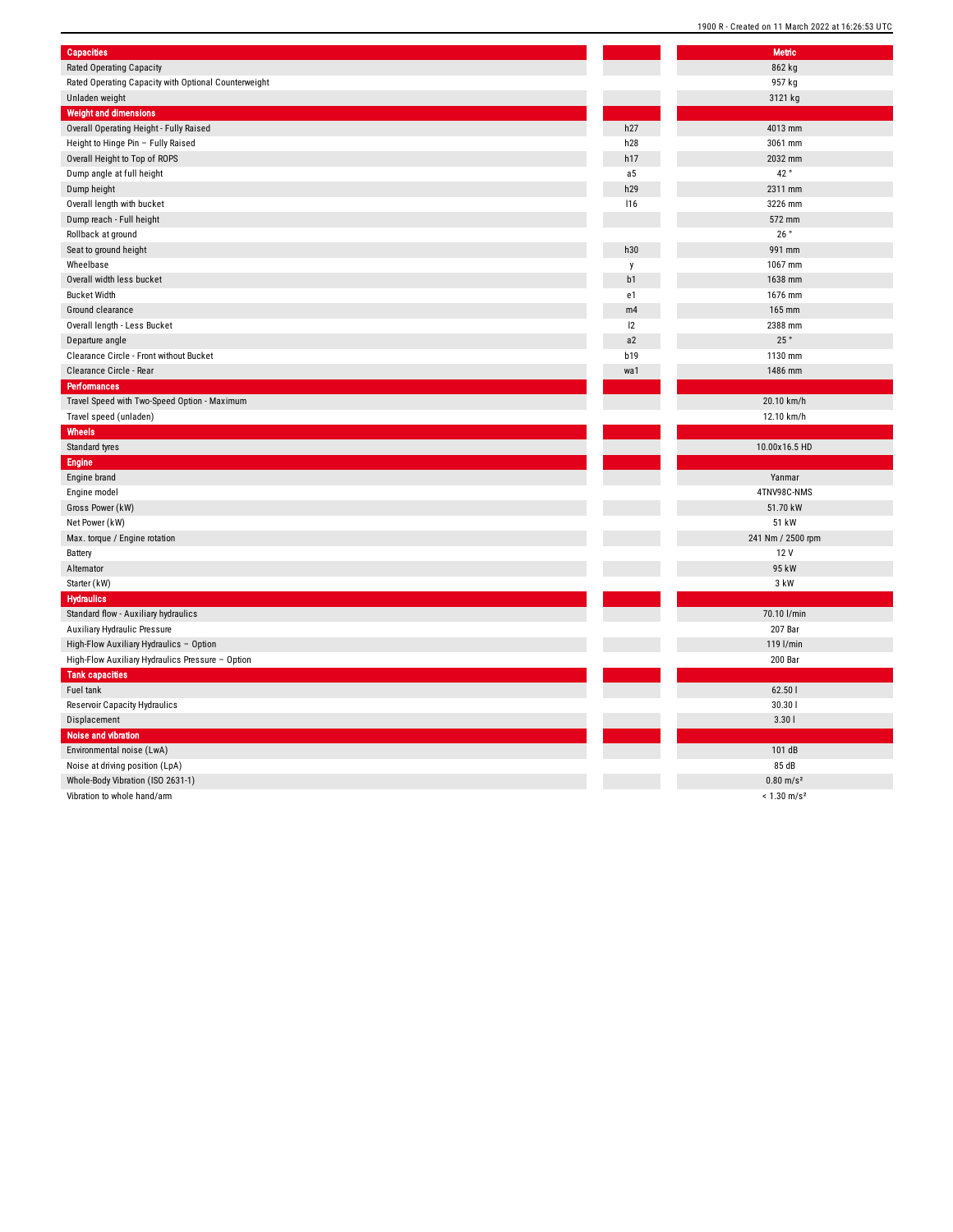## 1900 R - Dimensional drawing



## Equipment

| Integral Access Plate (removable)                | Standard |
|--------------------------------------------------|----------|
| <b>Lifting function</b>                          |          |
| All-Tach® Attachment Mounting System             | Standard |
| <b>Auxiliary Hydraulics</b>                      | Standard |
| <b>High-Flow Auxiliary Hydraulics</b>            | Optional |
| Power-A-Tach® Attachment Mounting System         | Optional |
| Lighting                                         |          |
| Work Lights - Front and Rear                     | Standard |
| <b>Motorization/Power</b>                        |          |
| Engine Auto-Shutdown System                      | Standard |
| Engine Block Heater                              | Optional |
| Two-Speed Drive                                  | Optional |
| <b>Operator station</b>                          |          |
| Adjustable Arm Rests / Control Towers 1          | Standard |
| Air conditioning with manual adjustment          | Optional |
| Air suspension seat                              | Optional |
| Cab Enclosure                                    | Optional |
| <b>Dual-Hand Controls</b>                        | Optional |
| Foot and Hand Throttles 2                        | Standard |
| <b>Gehl T-Bar Controls</b>                       | Optional |
| Hand/Foot Controls                               | Optional |
| Heating                                          | Optional |
| High-Back Adjustable Seat                        | Standard |
| Horn                                             | Standard |
| Joystick controls                                | Optional |
| ROPS/FOPS Level II Overhead Guard                | Standard |
| <b>Sound Reduction Material</b>                  | Standard |
| Suspension Seat - Mechanical                     | Optional |
| Other options                                    |          |
| Hydrostatic Drive - Servo                        | Standard |
| Selectable Self-Leveling Hydraulic Lift Action 4 | Optional |
| <b>Safety</b>                                    |          |
| Anti-Vandalism Protection                        | Standard |
| Back-Up Alarm                                    | Optional |
| Brake Control (Auto / Manual)                    | Standard |
| Hydraloc™ Safety System                          | Standard |
| Lift Arm Support Device                          | Standard |
| <b>Operator Restraint Bar</b>                    | Standard |
| <b>Secondary functions</b>                       |          |
| Counterweight                                    | Optional |
| <b>Full Instrumentation</b>                      | Standard |
| Hydraglide <sup>™</sup> Ride Control 3           | Optional |